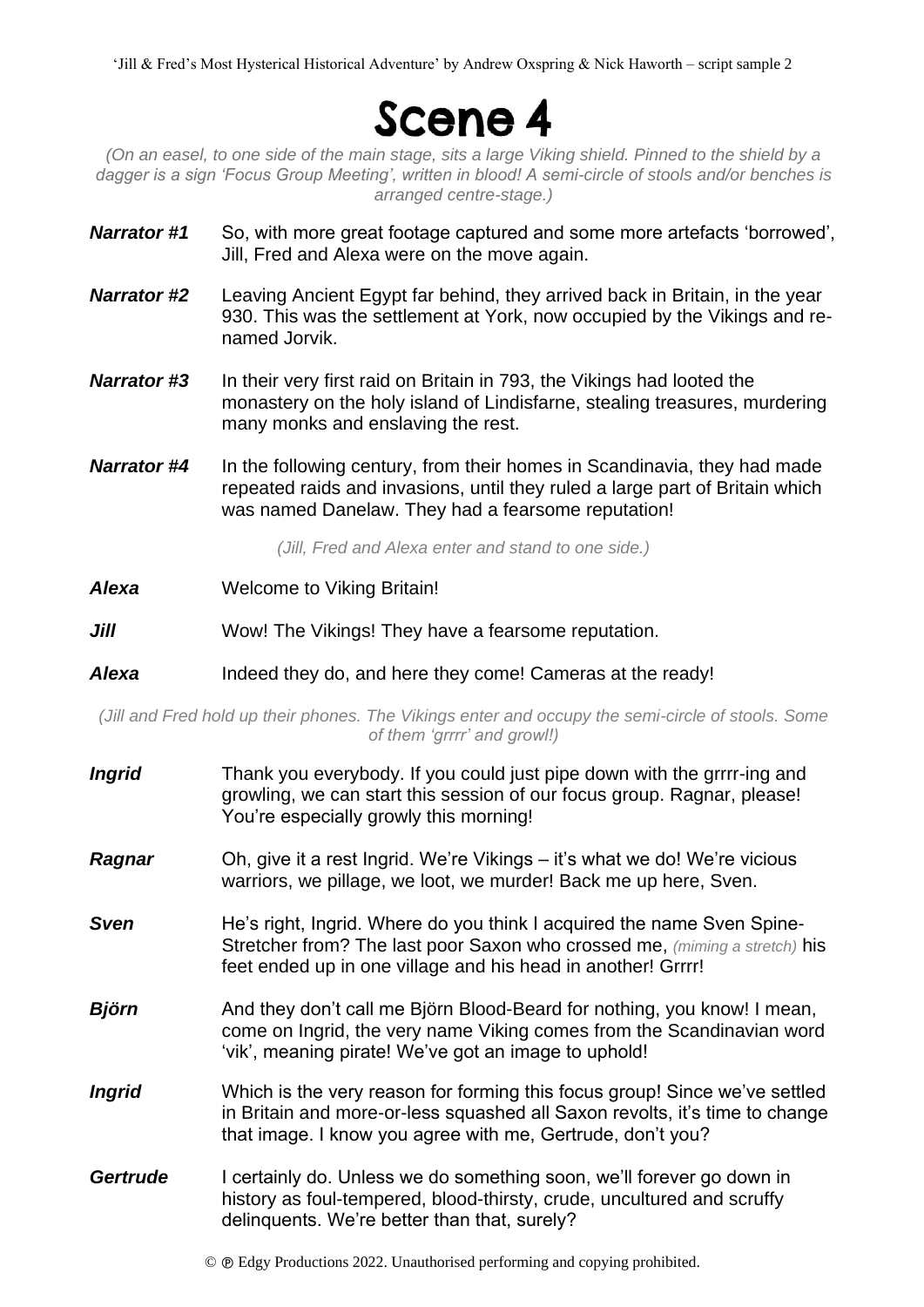| <b>Astrid</b> | That's a bit rich coming from you! Gertrude Gut-Slicer was your name<br>back in Denmark! The most savage of all us Shield Maidens!                                                                                                                                                                                                                                                    |
|---------------|---------------------------------------------------------------------------------------------------------------------------------------------------------------------------------------------------------------------------------------------------------------------------------------------------------------------------------------------------------------------------------------|
| <b>Ingrid</b> | Ahem! I beg your pardon, Astrid? Shield Maidens? Care to enlighten me?                                                                                                                                                                                                                                                                                                                |
| <b>Astrid</b> | Gertrude and I were part of a female warrior group called the Shield<br>Maidens, feared throughout Europe! We cracked a few skulls in our day!                                                                                                                                                                                                                                        |
| <b>Sven</b>   | It's true! We always felt a bit more confident going into battle alongside the<br>Shield Maidens. They put most of us blokes to shame!                                                                                                                                                                                                                                                |
| <b>Ingrid</b> | I'm absolutely speechless! Here am I, trying to promote a softer, friendlier<br>image of our people, only to find out that the women like to tear it up as<br>much as the men! (Freya raises her hand) Yes, Freya?                                                                                                                                                                    |
| Freya         | Well, how come the sign you made (pointing at the sign) is pinned to a shield,<br>with a dagger and written in blood? That hardly says 'soft' or 'friendly',<br>does it?                                                                                                                                                                                                              |
| <b>Ingrid</b> | Err, yes, I made the mistake of asking Magnus here Magnus Monk-<br>Maulerto set up the meeting area. I should have known better. At least<br>it's spelled correctly.                                                                                                                                                                                                                  |
| <b>Magnus</b> | Don't sound so surprised! I'm not illiterate! In fact, in my spare time I'm a<br>poet. I hope one day that my work will be read by future generations, who<br>will realise what a sensitive and civilised bunch we really were.                                                                                                                                                       |
| <b>Ingrid</b> | Well done Magnus. Maybe you'd like to read us one of your poems?                                                                                                                                                                                                                                                                                                                      |
| <b>Magnus</b> | I'd be delighted! Here's a little something I actually wrote back in 922,<br>when we'd just invaded that place in Irelandoh, what was it called? Ah<br>yes, Limerick. (clearing throat) Here goes<br>There once was a Viking called Lars,<br>Whose beard was a little bit sparse,<br>But we're told he was blessed<br>With much hair on his chest,<br>And a few luscious tufts on his |
| <b>Ingrid</b> | (interrupting) AH, YES! Thank you Magnus! Not quite what I was expecting,<br>but it's certainly an improvement on murder and pillage! Now, perhaps<br>(sniffing) hang on, what is that awful smell?                                                                                                                                                                                   |
| <b>Stefan</b> | Ah, sorry. That's me. I just can't seem to stop the old feet getting a bit<br>whiffy. I guess Stefan Stink-Foot is a name I'm never going to get rid of.                                                                                                                                                                                                                              |
| Ragnar        | Well, listen old pal, me and a few of the lads have started going every<br>Saturday to Freya's new beauty parlour. We get our hair washed and<br>brushed and our beards plaited. You can have a bath there too!                                                                                                                                                                       |
| Freya         | Yeah, come along Stefan. We'll sort you out. It's a little-known fact that us<br>Vikings love to look and smell nice, but maybe it's something we should<br>start letting more people know about.                                                                                                                                                                                     |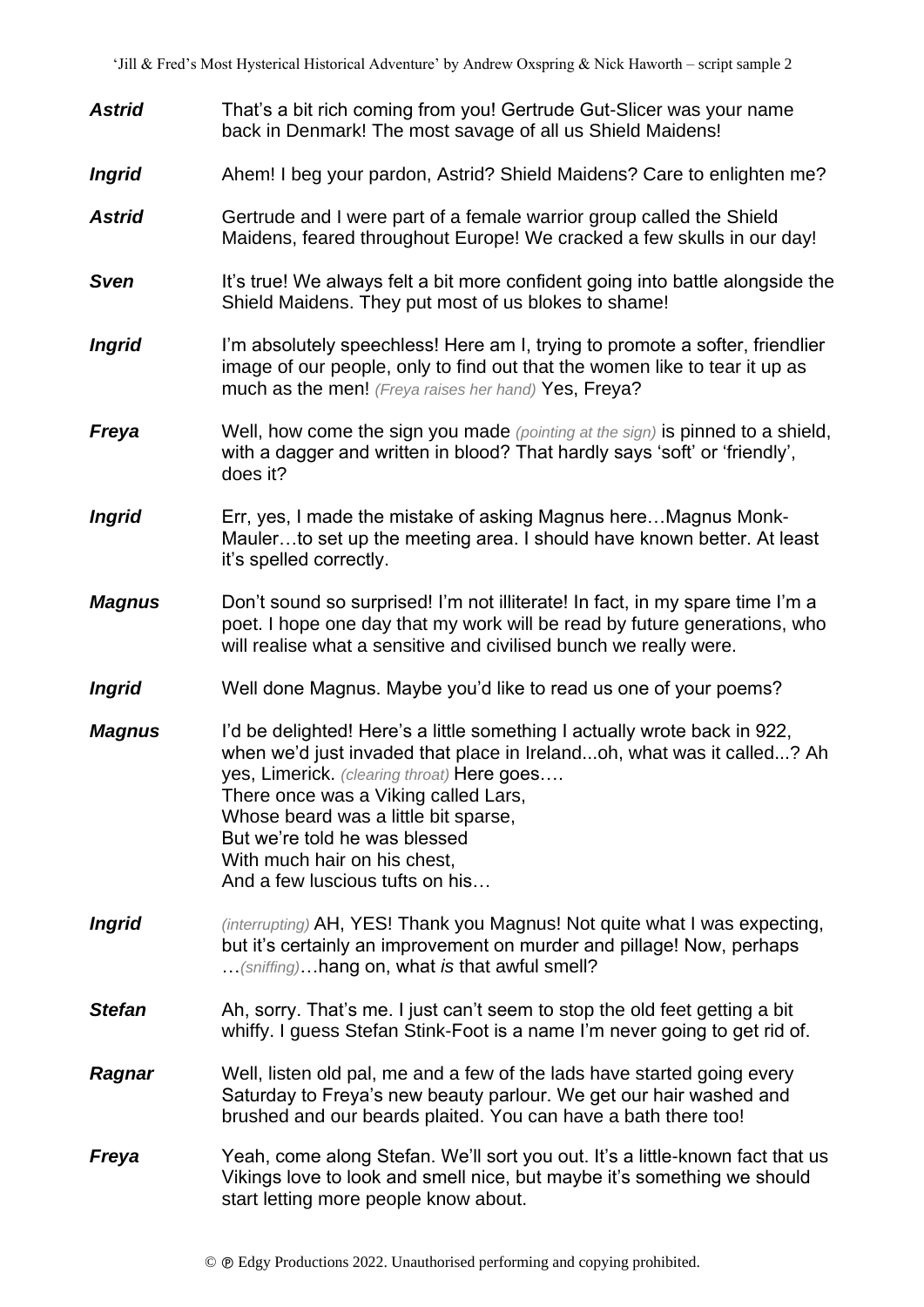- **Ingrid** Now we're talking! Brilliant! This is just what we need. Any more ideas to give us a better reputation?
- *Gertrude* Weaving? *(touching the shawl she's wearing)* Look at this shawl I made. I bet if we start marketing things like this, we'll soon become known for our skills with the loom rather than with the axe.
- *Ingrid* Excellent! I can feel our history being rewritten as we speak. What next?
- *Björn* Well, how about showing off what skilled artists and craftsmen we are. *(showing an ornate brooch and bracelet he is wearing)* Look at the sort of thing I've been knocking up in my workshop in the evenings. Pretty, isn't it?
- **Ingrid** It certainly is, Björn! Come on gang, what else have we got?
- **Freya** Well, how about we show people that we have a sense of humour?
- *All* How?
- *Freya (taking out two horns and holding them to her head)* Horns on our helmets! What do you think? They're fun, aren't they! They show that we don't take life too seriously. If we wear these, people won't be so scared of us.

*(They all think for a second, then fall about in fits of laughter, all saying things like 'How ridiculous!', 'That will never catch on!', 'We'll look like cows!', ' What a daft idea!')*

- *Ingrid* Nice try, Freya, but I think that's going a bit far. The idea is we want people to like us, but we still want them to respect us. I think we'll put a pin in that one for the time being. Anything else before we finish?
- **Stefan** Errr, well there's music. Being able to bang out a nice tune is always a good way of showing sensitivity. *(taking some sheets of parchment from inside his cloak and handing them around)* And it just so happens that I'm a bit of an amateur singer/songwriter myself. Here, take one each and join in…just a little ditty that might help everyone look at us in a new light….

# *Song* When You're A Viking

*Track 6 - vocal demo Track 27 - backing track Lyrics p34*

*(As the song finishes, the Vikings hold a pose. Jill and Fred rush over and stand in the middle of the group. They hold up their phones for a selfie!)*

#### *Jill* Say cheese, everyone!

*(The Vikings are paralysed in surprise as the selfies are taken. Fred grabs the shield, they dash back to Alexa and, as they touch her hand, we hear the vortex sound effect (track 28). Jill and Fred's 'Whoaaaaaaaaa' again ends on the final 'ping' of the sound effect and they exit.)*

*Ragnar (as if coming out of a trance)* Did you see that? Were they Saxons?!

#### Astrid They weren't like any Saxons I've seen before!

© Edgy Productions 2022. Unauthorised performing and copying prohibited.